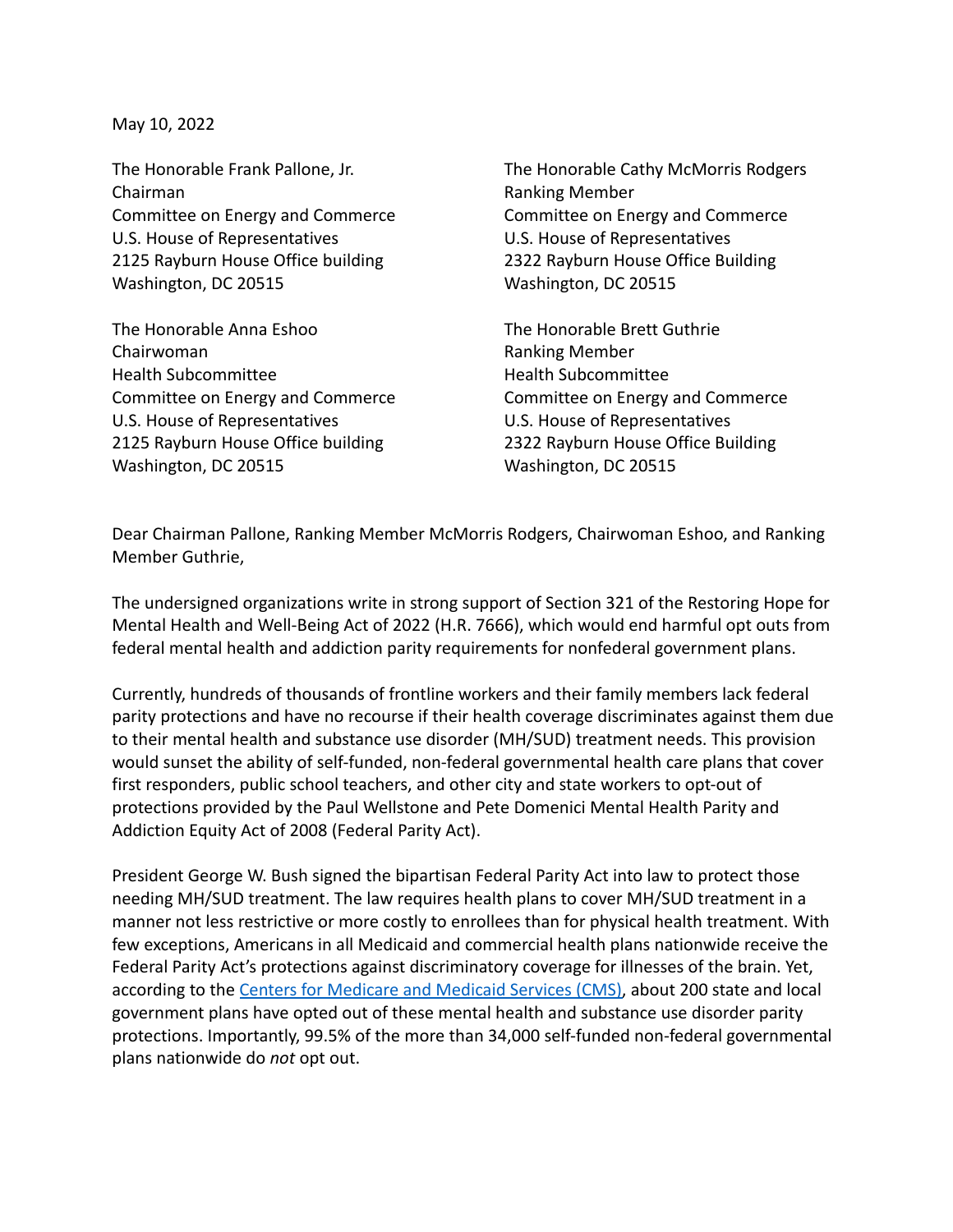For the hundreds of thousands of frontline workers and their family members who are covered by the 0.5% plans that have decided not to comply with the Federal Parity Act, they often face blanket exclusions, as well as procedural and financial roadblocks when they seek MH/SUD treatment for themselves or their family members. The challenges of seeking needed services for a child with autism or who has a substance use disorder are hard enough without the stress and financial burdens of finding out your health care plan does not have to play by the rules Congress set for nearly every other health plan.

Extending parity protections to frontline workers covered by these plans is all the more important as we begin to emerge from the pandemic. Overdose deaths have skyrocketed, and trauma and [burnout](https://www.route-fifty.com/management/2020/12/burnout-crisis-hits-government/170966/) among frontline workers has significantly increased. Private sector insured and self-funded plans are working to improve MH/SUD coverage and comply with the Federal Parity Act. All self-funded, non-federal governmental plans should be doing the same.

Complying with parity is likely to be cost-neutral or even to save on overall health care costs. Milliman, the independent research firm, has demonstrated that untreated and undertreated mental health and substance use disorders drive physical health care [costs much higher.](https://www.milliman.com/-/media/milliman/pdfs/articles/milliman-high-cost-patient-study-2020.ashx) Implementing parity has *not* [been found to increase](https://www.healthaffairs.org/doi/abs/10.1377/hlthaff.25.3.623) costs. Depression alone costs employers [\\$44 billion](https://workplacementalhealth.org/making-the-business-case) in lost productivity each year. Additionally, the Federal Parity Act allows a plan to request to be exempted from parity rules if the plan projects a 1% increase in premiums due to parity compliance. CMS has confirmed that no plan has ever received – or indeed ever applied for – such an exemption.

For frontline workers whose children are part of the well-documented mental health crisis among our youth, the failure of their health plans to provide parity protections can have devastating outcomes. The obstacles of higher deductibles for mental health treatment, stricter prior authorization requirements, limited benefits or more arduous medical necessity determinations than would be applied to physical health benefits can leave parents unable to provide their child with needed treatment even though they have health care coverage. In plans that have decided not to comply with the Federal Parity Act, families are left with no recourse, because they cannot challenge discriminatory coverage denials that violate parity requirements.

For these reasons, we ask you to support phasing out parity opt-outs. No family – but especially our frontline workers – should have to worry that their loved one will not have MH/SUD treatment covered when they need it.

Sincerely,

The Kennedy Forum AFSCME National Alliance on Mental Illness National Education Association 2020 Mom Addiction Professionals of North Carolina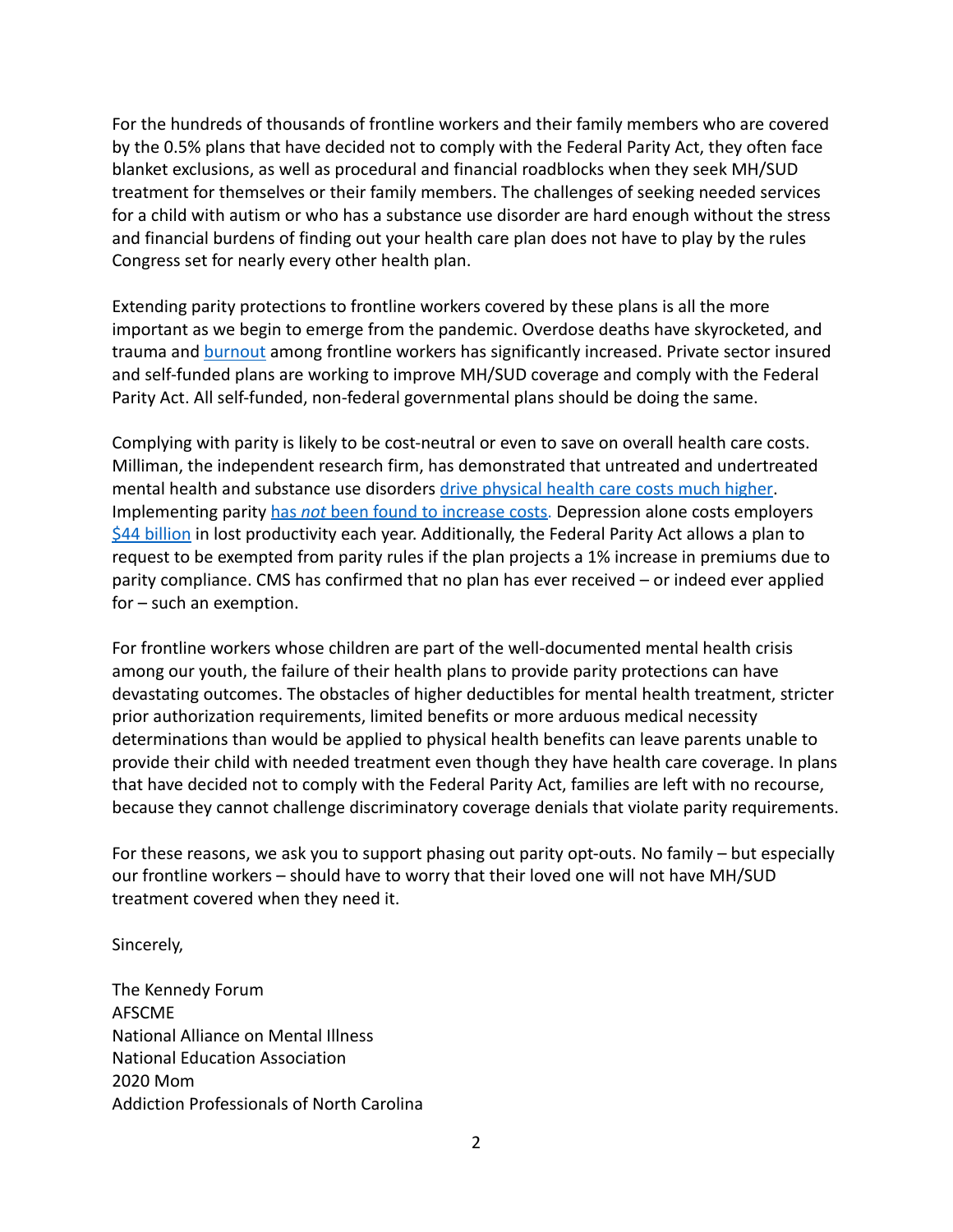AIDS United

American Academy of Social Work and Social Welfare

American Art Therapy Association

American Association for Psychoanalysis in Clinical Social Work

American Association of Child and Adolescent Psychiatry

American Association on Health and Disability

American College of Medical Toxicology

American Federation of Teachers

American Foundation for Suicide Prevention

American Mental Health Counselors Association

American Occupational Therapy Association

American Osteopathic Academy of Addiction Medicine

American Psychiatric Association

American Psychoanalytic Association

American Psychological Association

American Society of Addiction Medicine

Anxiety and Depression Association of America

Association for Ambulatory Behavioral Healthcare

Autism Legal Resource Center

Autism Speaks

CADA of Northwest Louisiana

California Consortium of Addiction Programs & Professionals

Children and Adults with Attention-Deficit/Hyperactivity Disorder

Children's Hospital Association

College of Psychiatric and Neurologic Pharmacists

Community Catalyst

Connecticut Certification Board

Council of Autism Service Providers

- Eating Disorders Coalition
- First Focus Campaign for Children

Global Alliance for Behavioral Health & Social Justice

Inseparable

International OCD Foundation

International Society for Psychiatric Mental Health Nurses

The Jed Foundation

Lakeshore Foundation

Legal Action Center

Maternal Mental Health Leadership Alliance

Meadows Mental Health Policy Institute

Mental Health America

NAADAC, the Association for Addiction Professionals NASW

National Alliance for Medication Assisted Recovery

The National Alliance to Advance Adolescent Health